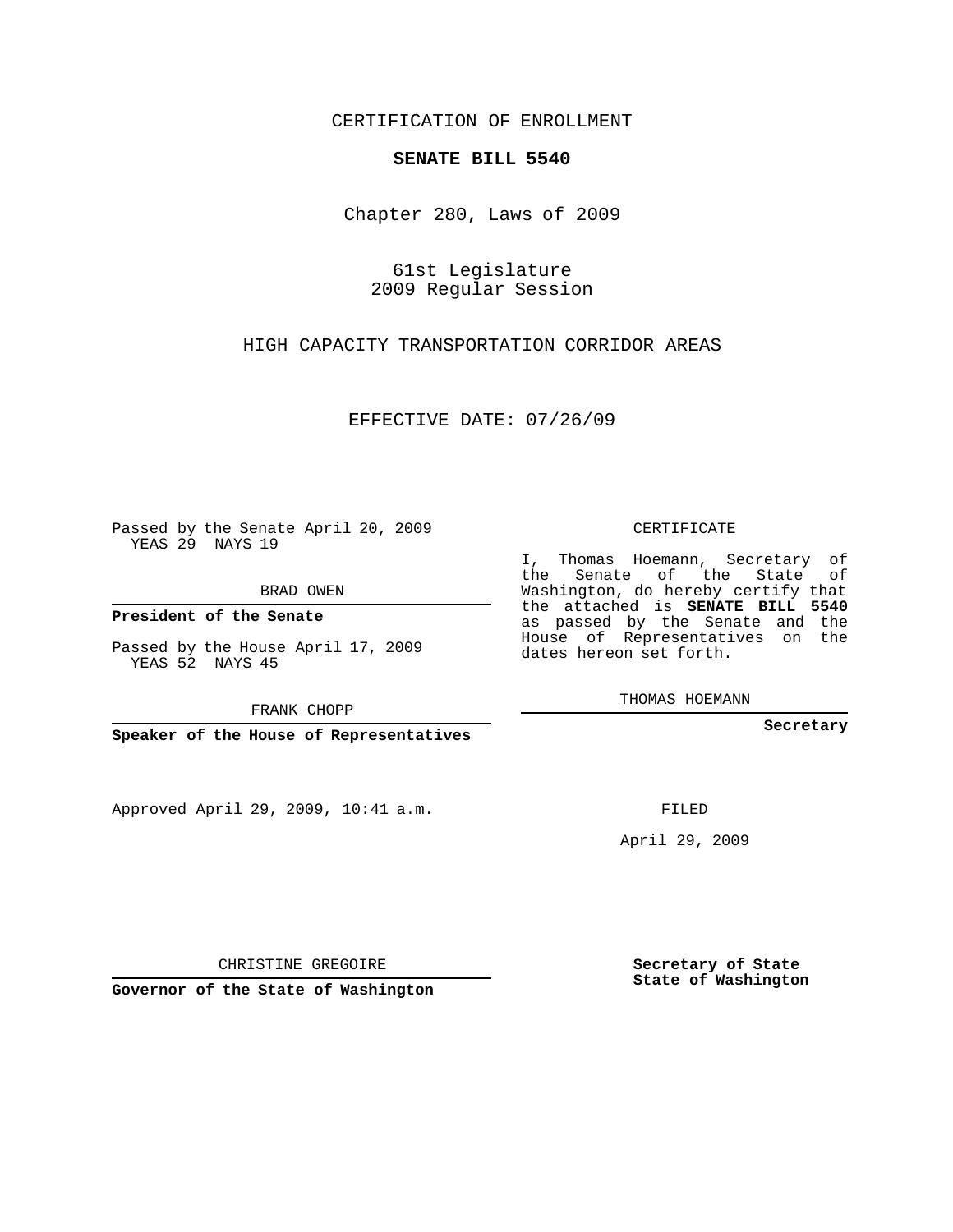## **SENATE BILL 5540** \_\_\_\_\_\_\_\_\_\_\_\_\_\_\_\_\_\_\_\_\_\_\_\_\_\_\_\_\_\_\_\_\_\_\_\_\_\_\_\_\_\_\_\_\_

\_\_\_\_\_\_\_\_\_\_\_\_\_\_\_\_\_\_\_\_\_\_\_\_\_\_\_\_\_\_\_\_\_\_\_\_\_\_\_\_\_\_\_\_\_

## AS AMENDED BY THE HOUSE

Passed Legislature - 2009 Regular Session

| State of Washington | 61st Legislature                                                   | 2009 Regular Session |
|---------------------|--------------------------------------------------------------------|----------------------|
|                     | By Senators Pridemore, Hargrove, Marr, Shin, and Haugen            |                      |
|                     | Read first time 01/26/09. Referred to Committee on Transportation. |                      |

 1 AN ACT Relating to high capacity transportation service; amending 2 RCW 81.104.015, 81.104.150, 81.104.160, 81.104.170, 81.104.180, and 3 81.104.190; and adding new sections to chapter 81.104 RCW.

4 BE IT ENACTED BY THE LEGISLATURE OF THE STATE OF WASHINGTON:

 5 **Sec. 1.** RCW 81.104.015 and 1999 c 202 s 9 are each amended to read 6 as follows:

 7 Unless the context clearly requires otherwise, the definitions in 8 this section apply throughout this chapter.

 9 (1) "High capacity transportation corridor area" means a quasi-10 municipal corporation and independent taxing authority within the 11 meaning of Article VII, section 1 of the state Constitution, and a 12 taxing district within the meaning of Article VII, section 2 of the 13 state Constitution, created by a transit agency governing body.

 (2) "High capacity transportation system" means a system of public transportation services within an urbanized region operating principally on exclusive rights-of-way, and the supporting services and facilities necessary to implement such a system, including interim express services and high occupancy vehicle lanes, which taken as a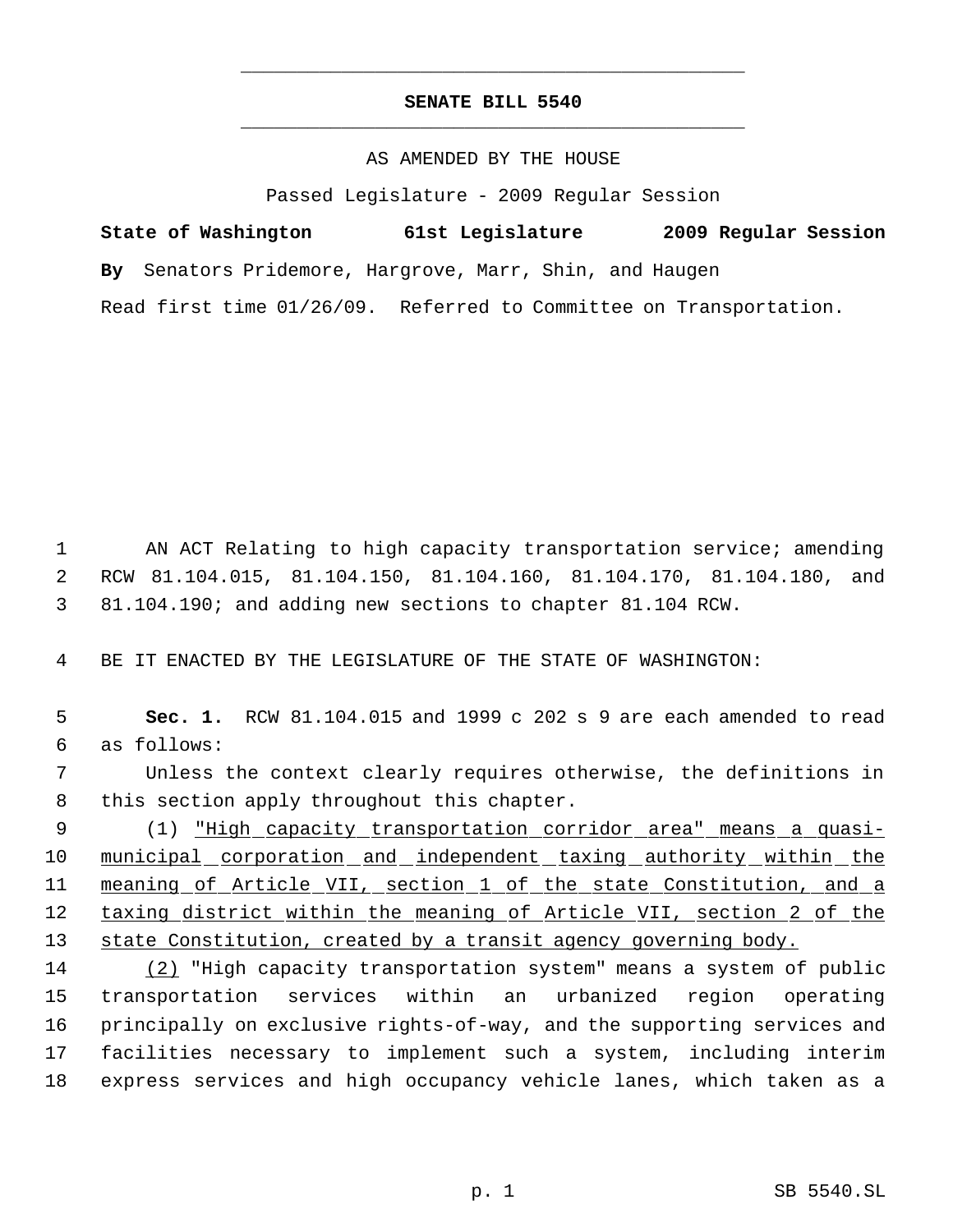whole, provides a substantially higher level of passenger capacity, speed, and service frequency than traditional public transportation systems operating principally in general purpose roadways.

 (( $(2)$ )) (3) "Rail fixed guideway system" means a light, heavy, or rapid rail system, monorail, inclined plane, funicular, trolley, or other fixed rail guideway component of a high capacity transportation system that is not regulated by the Federal Railroad Administration, or its successor. "Rail fixed guideway system" does not mean elevators, moving sidewalks or stairs, and vehicles suspended from aerial cables, unless they are an integral component of a station served by a rail fixed guideway system.

 $((+3))$   $(4)$  "Regional transit system" means a high capacity transportation system under the jurisdiction of one or more transit agencies except where a regional transit authority created under chapter 81.112 RCW exists, in which case "regional transit system" means the high capacity transportation system under the jurisdiction of a regional transit authority.

18  $((+4))$   $(5)$  "Transit agency" means city-owned transit systems, county transportation authorities, metropolitan municipal corporations, and public transportation benefit areas.

 NEW SECTION. **Sec. 2.** A new section is added to chapter 81.104 RCW to read as follows:

 (1) A governing body of a transit agency in a county that has a population of more than four hundred thousand and that adjoins a state boundary may establish one or more high capacity transportation corridor areas within all or a portion of the boundaries of the transit agency establishing the high capacity transportation corridor area. A high capacity transportation corridor area may include all or a portion of a city or town as long as all or a portion of the city or town boundaries are within the boundaries of the establishing transit agency. The members of the transit agency governing body proposing to establish the high capacity transportation corridor area, acting ex officio and independently, shall constitute the governing body of the high capacity transportation corridor area.

 (2) A high capacity transportation corridor area may establish, finance, and provide a high capacity transportation system within its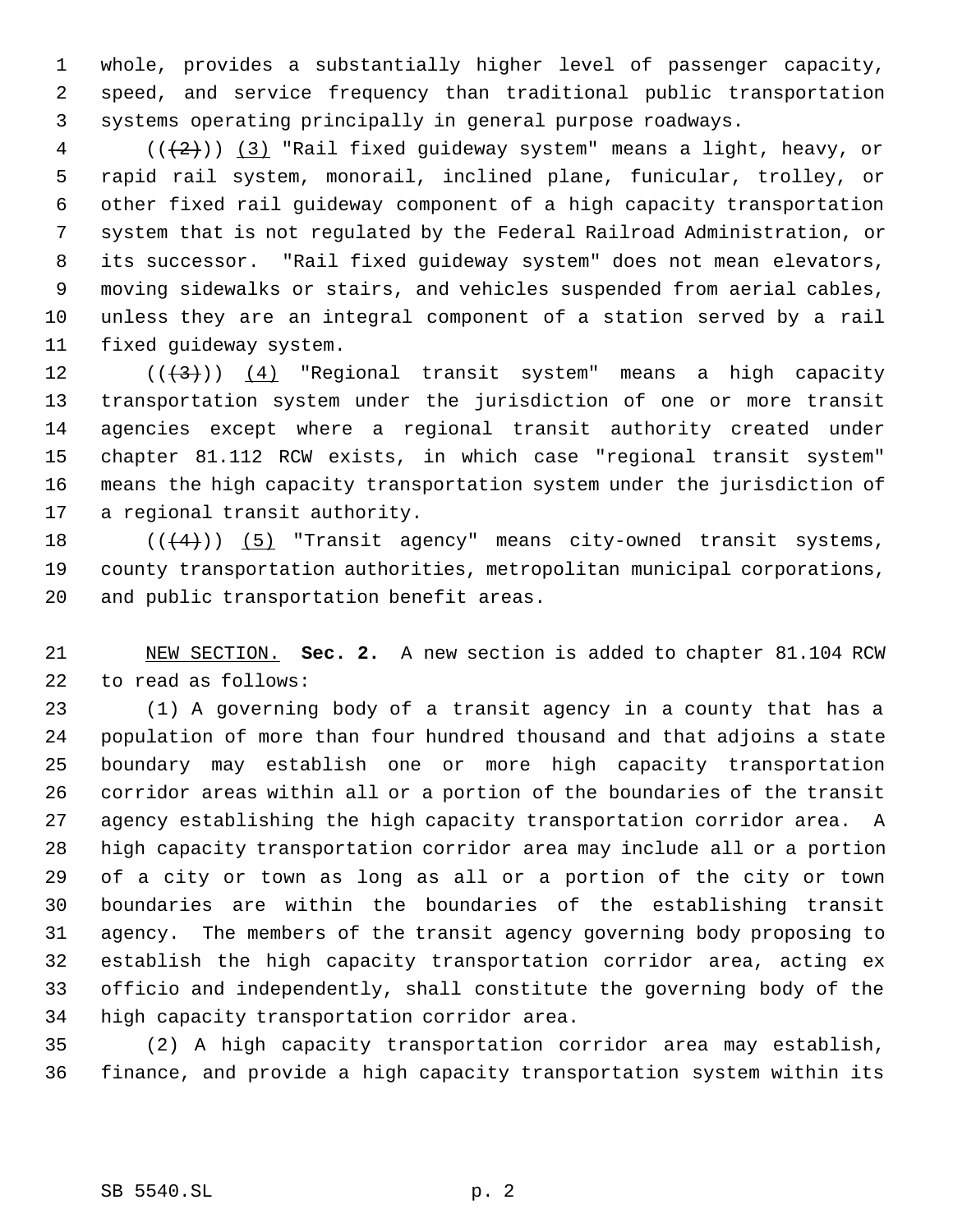boundaries in the same manner as authorized for transit agencies under this chapter, subject to the following restrictions:

 (a) Any combined tax rates imposed under this chapter within the boundaries of the transit agency establishing a high capacity transportation corridor area or areas may not exceed the maximum rates authorized under RCW 81.104.150, 81.104.160, and 81.104.170;

 (b) If a majority of the voters within the boundaries of a high capacity transportation corridor area approve a proposition imposing any high capacity transportation taxes, the governing body of the high capacity transportation corridor area may not seek subsequent voter approval of any additional high capacity transportation taxes, notwithstanding any remaining authorized taxing capacity; and

 (c) The governing body of a high capacity transportation corridor area may not submit any authorizing proposition for voter-approved taxes prior to July 1, 2012.

 (3) A high capacity transportation corridor area constitutes a body corporate and possesses all the usual powers of a corporation for public purposes as well as all other powers that may be conferred by statute including, but not limited to, the authority to hire employees, staff, and services, to enter into contracts, to acquire, hold, and dispose of real and personal property, and to sue and be sued. Public works contract limits applicable to the transit agency that established the high capacity transportation corridor area apply to the area.

 (4) A high capacity transportation corridor area may exercise the power of eminent domain to obtain property for its authorized purposes in the same manner as authorized for the transit agency that established the area.

 (5) A high capacity transportation corridor area may be dissolved by a majority vote of the governing body when all obligations under any general obligation bonds issued by the high capacity transportation corridor area have been discharged and any other contractual obligations of the high capacity transportation corridor area have either been discharged or assumed by another governmental entity.

 **Sec. 3.** RCW 81.104.150 and 1992 c 101 s 26 are each amended to read as follows:

 Cities that operate transit systems, county transportation authorities, metropolitan municipal corporations, public transportation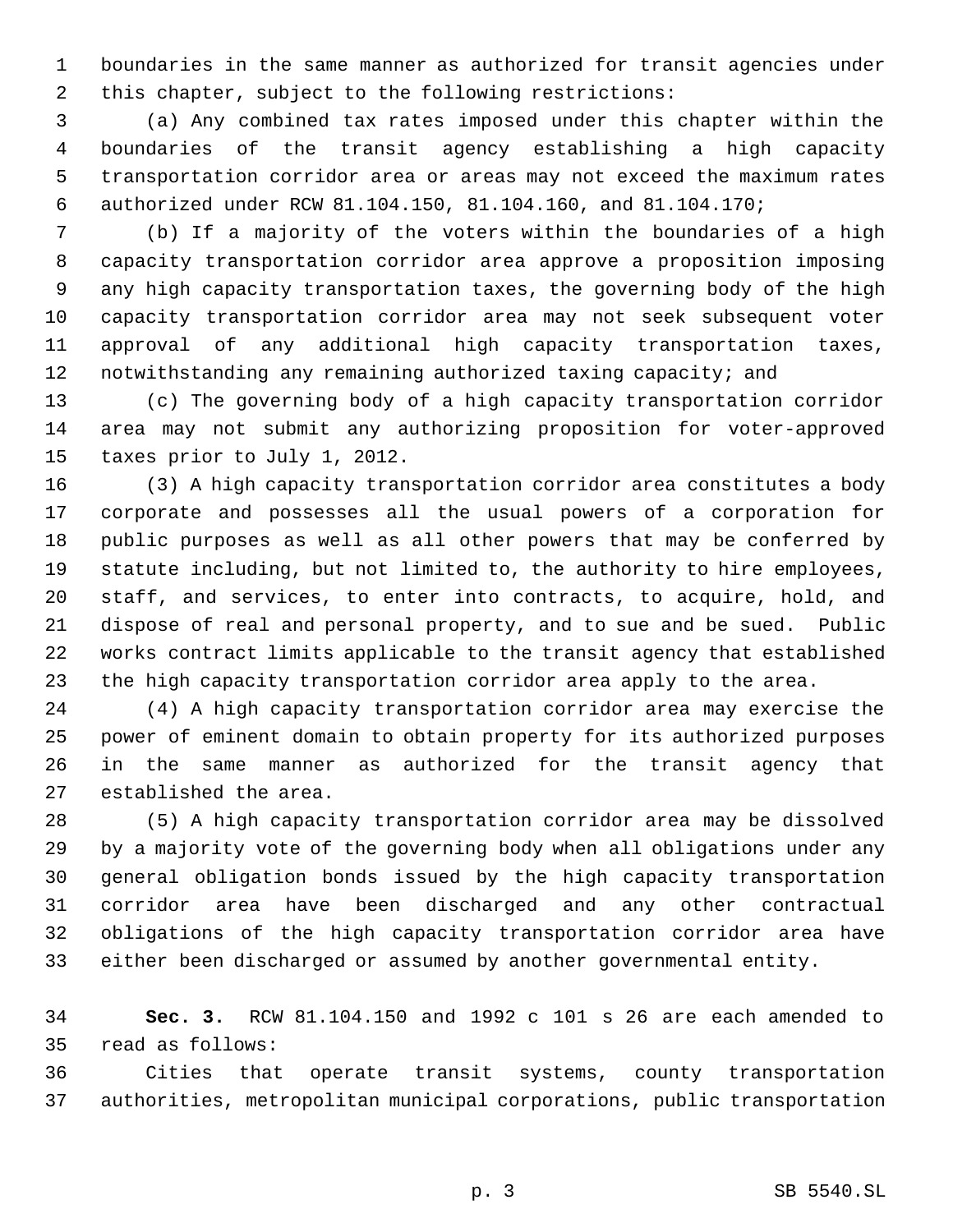1 benefit areas, high capacity transportation corridor areas, and regional transit authorities may submit an authorizing proposition to the voters and if approved may impose an excise tax of up to two dollars per month per employee on all employers located within the 5 ((agency's)) applicable jurisdiction, measured by the number of full-time equivalent employees, solely for the purpose of providing high capacity transportation service. The rate of tax shall be approved by the voters. This tax may not be imposed by: (1) A transit 9 agency or high capacity transportation corridor area when the county within which it is located is imposing an excise tax pursuant to RCW 81.100.030; or (2) a regional transit authority when any county within the authority's boundaries is imposing an excise tax pursuant to RCW 13 81.100.030. The agency or high capacity transportation corridor area imposing the tax authorized in this section may provide for exemptions from the tax to such educational, cultural, health, charitable, or religious organizations as it deems appropriate.

 **Sec. 4.** RCW 81.104.160 and 2003 c 1 s 6 are each amended to read as follows:

19 An agency and high capacity transportation corridor area may impose a sales and use tax solely for the purpose of providing high capacity transportation service, in addition to the tax authorized by RCW 22 82.14.030, upon retail car rentals within the ((agency's)) applicable jurisdiction that are taxable by the state under chapters 82.08 and 82.12 RCW. The rate of tax shall not exceed 2.172 percent. The base of the tax shall be the selling price in the case of a sales tax or the rental value of the vehicle used in the case of a use tax.

 Any motor vehicle excise tax previously imposed under the provisions of RCW 81.104.160(1) shall be repealed, terminated and expire on December 5, 2002.

 **Sec. 5.** RCW 81.104.170 and 1997 c 450 s 5 are each amended to read as follows:

 Cities that operate transit systems, county transportation authorities, metropolitan municipal corporations, public transportation 34 benefit areas, high capacity transportation corridor areas, and regional transit authorities may submit an authorizing proposition to the voters and if approved by a majority of persons voting, fix and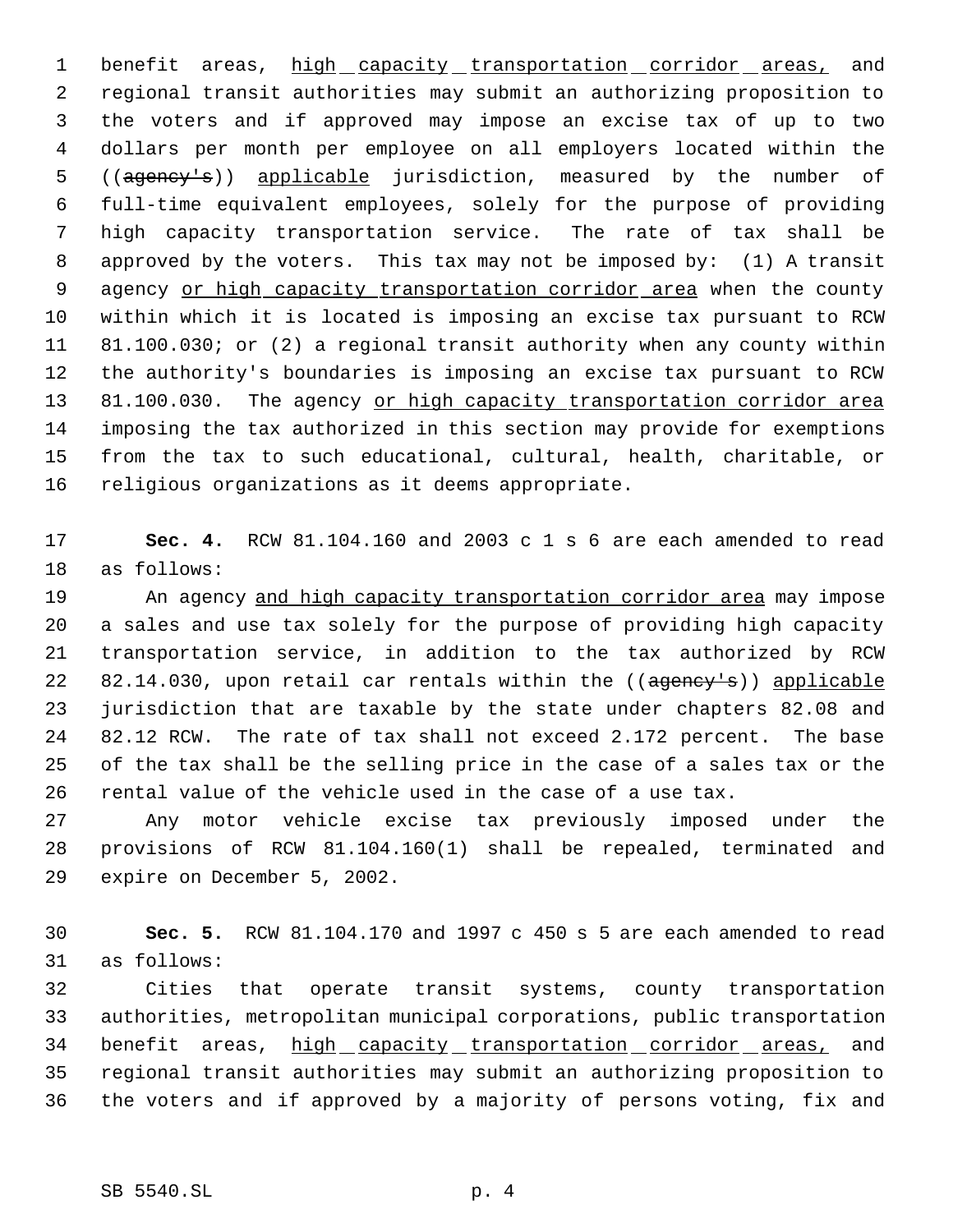impose a sales and use tax in accordance with the terms of this chapter, solely for the purpose of providing high capacity transportation service.

 The tax authorized pursuant to this section shall be in addition to the tax authorized by RCW 82.14.030 and shall be collected from those persons who are taxable by the state pursuant to chapters 82.08 and 82.12 RCW upon the occurrence of any taxable event within the taxing district. The maximum rate of such tax shall be approved by the voters and shall not exceed one percent of the selling price (in the case of a sales tax) or value of the article used (in the case of a use tax). The maximum rate of such tax that may be imposed shall not exceed nine-tenths of one percent in any county that imposes a tax under RCW 82.14.340, or within a regional transit authority if any county within the authority imposes a tax under RCW 82.14.340. The exemptions in RCW 82.08.820 and 82.12.820 are for the state portion of the sales and use tax and do not extend to the tax authorized in this section.

 **Sec. 6.** RCW 81.104.180 and 1992 c 101 s 29 are each amended to read as follows:

 Cities that operate transit systems, county transportation authorities, metropolitan municipal corporations, public transportation 21 benefit areas, high capacity transportation corridor areas, and regional transit authorities are authorized to pledge revenues from the 23 employer tax authorized by RCW 81.104.150, the ((special motor vehicle 24 excise tax)) taxes authorized by RCW 81.104.160, and the sales and use tax authorized by RCW 81.104.170, to retire bonds issued solely for the purpose of providing high capacity transportation service.

 **Sec. 7.** RCW 81.104.190 and 1992 c 101 s 30 are each amended to read as follows:

 Cities that operate transit systems, county transportation authorities, metropolitan municipal corporations, public transportation 31 benefit areas, high capacity transportation corridor areas, and regional transit systems may contract with the state department of revenue or other appropriate entities for administration and collection of any tax authorized by RCW 81.104.150, 81.104.160, and 81.104.170.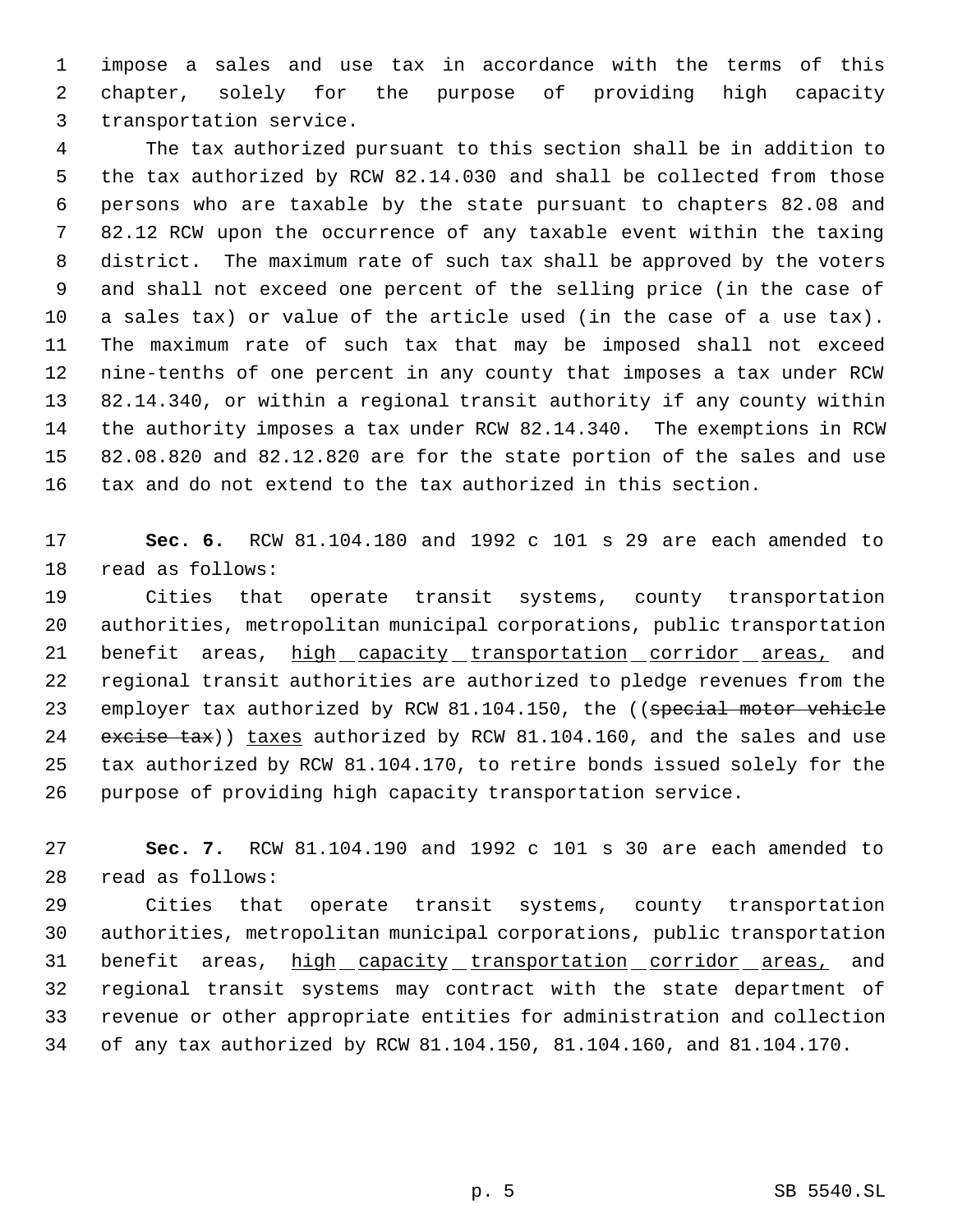NEW SECTION. **Sec. 8.** A new section is added to chapter 81.104 RCW to read as follows:

 (1) To carry out the purposes of this chapter, a high capacity transportation corridor area may issue general obligation bonds, not to exceed an amount, together with any other outstanding nonvoter-approved general obligation indebtedness, equal to one and one-half percent of the value of the taxable property within the area, as the term "value of the taxable property" is defined in RCW 39.36.015. A high capacity transportation corridor area may also issue general obligation bonds for capital purposes only, together with any outstanding general obligation indebtedness, not to exceed an amount equal to five percent of the value of the taxable property within the area, as the term "value of the taxable property" is defined in RCW 39.36.015, when authorized by the voters of the area pursuant to Article VIII, section 6 of the state Constitution.

 (2) General obligation bonds with a maturity in excess of twenty- five years shall not be issued. The governing body of the high capacity transportation corridor area shall by resolution determine for each general obligation bond issue the amount, date, terms, conditions, denominations, maximum fixed or variable interest rate or rates, maturity or maturities, redemption rights, registration privileges, manner of execution, manner of sale, callable provisions, if any, covenants, and form, including registration as to principal and interest, registration as to principal only, or bearer. Registration may include, but not be limited to: (a) A book entry system of recording the ownership of a bond whether or not physical bonds are issued; or (b) recording the ownership of a bond together with the requirement that the transfer of ownership may only be effected by the surrender of the old bond and either the reissuance of the old bond or the issuance of a new bond to the new owner. Facsimile signatures may be used on the bonds and any coupons. Refunding general obligation bonds may be issued in the same manner as general obligation bonds are issued.

 (3) Whenever general obligation bonds are issued to fund specific projects or enterprises that generate revenues, charges, user fees, or special assessments, the high capacity transportation corridor area may specifically pledge all or a portion of the revenues, charges, user